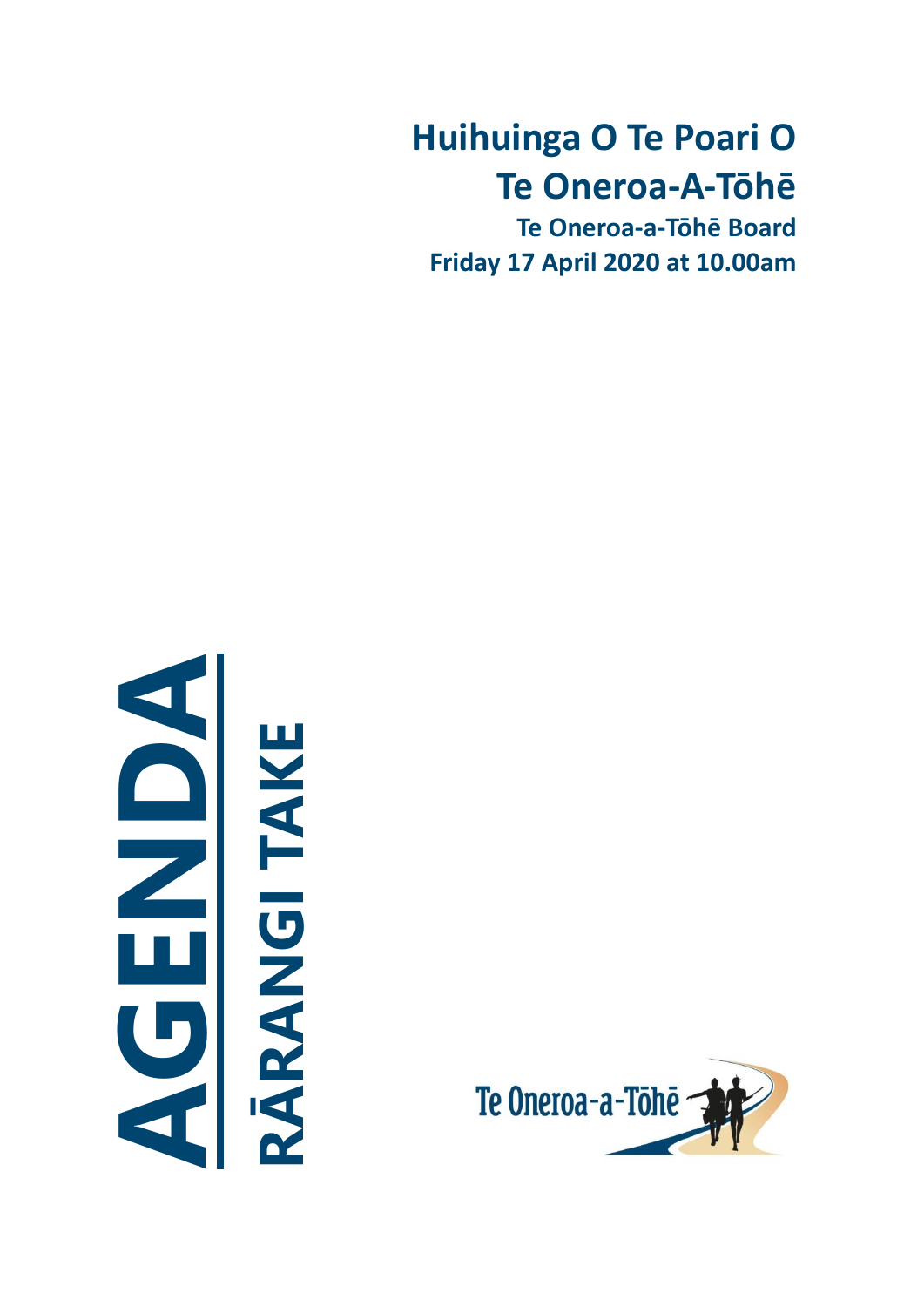# **Rārangi Take O Te Poari Te Oneroa-a-Tōhē Board Agenda**

Meeting to be held in the Banquet Room, Te Ahu Centre cnr State Highway 1 & Matthews Ave, Kaitaia on Friday 17 April 2020, commencing at 10.00am

# **Recommendations contained in the agenda are NOT decisions of the meeting. Please refer to minutes for resolutions.**

# **NGĀ MANA WHAKAHAERE MEMBERSHIP OF THE TE ONEROA-A-TŌHĒ BOARD**

Chair, Haami Piripi, Te Rūnanga o Te Rarawa

| Deputy Chair, Mate Radich                              | Graeme Neho                                             | Cr Colin (Toss) Kitchen           |  |  |  |  |
|--------------------------------------------------------|---------------------------------------------------------|-----------------------------------|--|--|--|--|
| Far North District Council                             | Ngāti Kuri Trust Board                                  | <b>Northland Regional Council</b> |  |  |  |  |
| Cr Marty Robinson<br><b>Northland Regional Council</b> | Hon John Carter QSO<br>Far North District Council Mayor |                                   |  |  |  |  |

# **KARAKIA / WHAKATAU**

# **Item Page 1.0 NGĀ WHAKAPAHĀ | APOLOGIES 2.0 NGA WHAKAPUAKANGA | DECLARATIONS OF CONFLICTS OF INTEREST 3.0 WHAKĀE NGĀ MINITI | CONFIRMATION OF MINUTES [3](#page-2-0).1** Confirmation of Minutes 3 **4.0 NGĀ RĪMITI | ITEMS 4.1** Funding for Graphic Design of the Beach Management Plan **4.2** Financial Report [9](#page-8-0) **KARAKIA WHAKAMUTUNGA**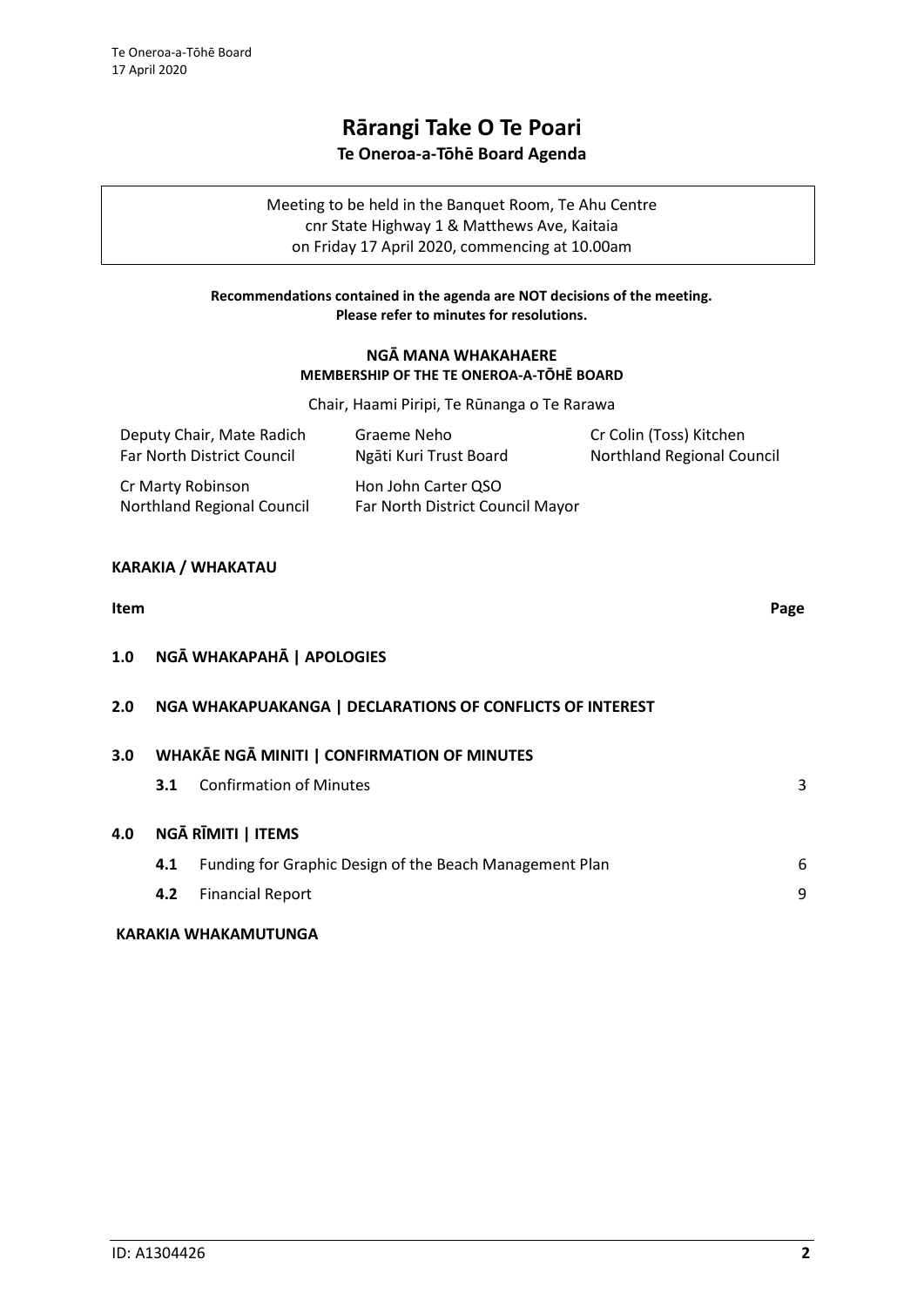# <span id="page-2-0"></span>**TITLE: Confirmation of Minutes**

**ID:** A1303868

**From:** Rachael King, Board Secretary

# **Tūtohutanga | Recommendation**

That the minutes of the Te Oneroa-a-Tōhe Board meeting held on 20 March 2020 be confirmed as a true and correct record.

# **Ngā tapirihanga | Attachments**

Attachment 1: Minutes of Meeting - 20 March 2020

# **Authorised by Group Manager**

**Name:** Jonathan Gibbard

**Title:** Group Manager - Strategy, Governance and Engagement

**Date:** 08 April 2020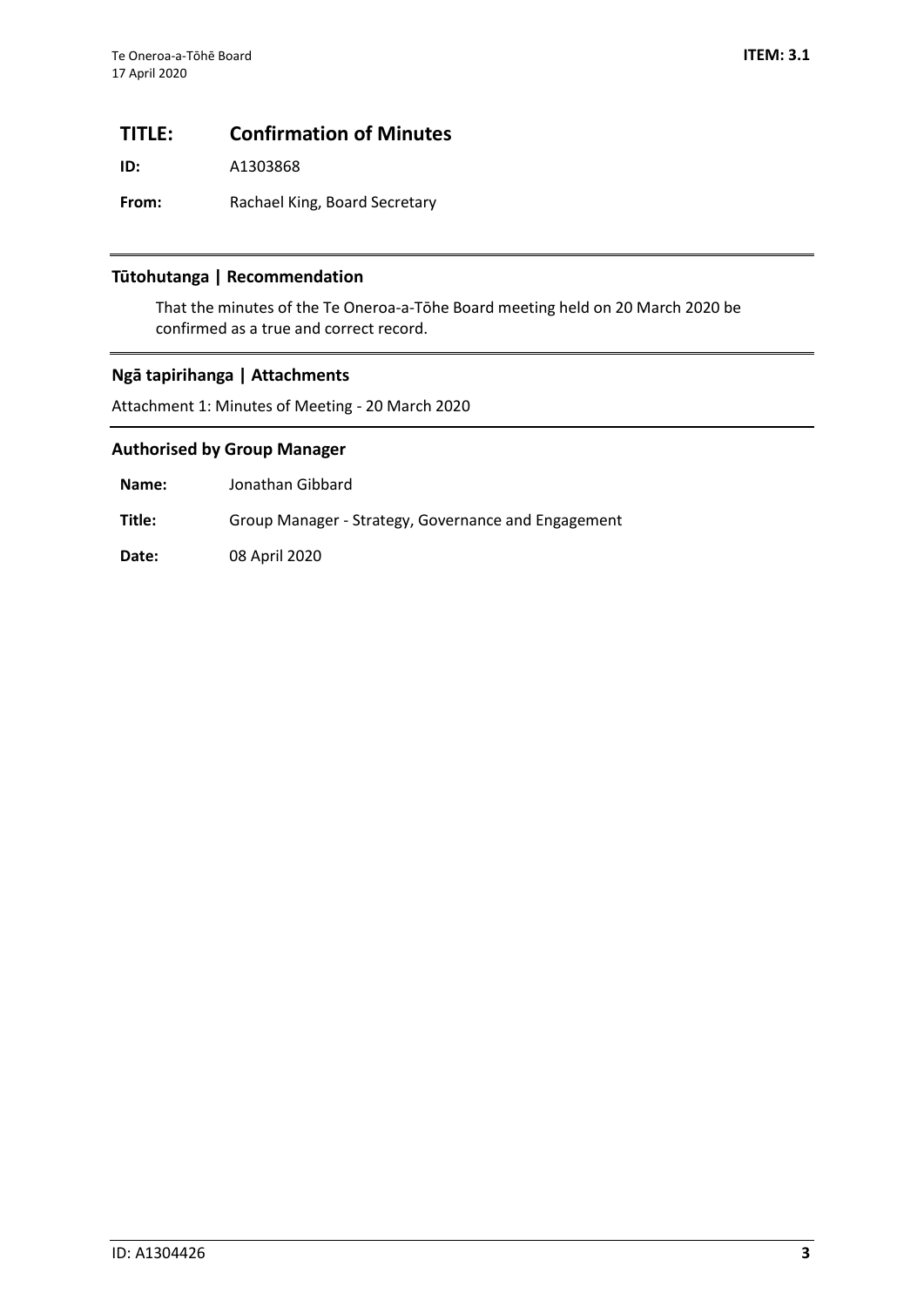Te Oneroa-a-Tōhē Board 20 March 2020

# Ngā Miniti O Te Poari O Te Oneroa-A-Tōhē Te Oneroa-A-Tōhē Board Minutes

| Meeting held in the Banquet Room, Te Ahu Centre<br>cnr State Highway 1 & Matthews Ave, Kaitaia<br>on Friday 20 March 2020, commencing at 10.00am |                                                           |                                                    |             |  |  |  |  |  |  |  |
|--------------------------------------------------------------------------------------------------------------------------------------------------|-----------------------------------------------------------|----------------------------------------------------|-------------|--|--|--|--|--|--|--|
| Tuhinga   Present:                                                                                                                               | Haami Piripi                                              | Te Rūnanga o Te Rarawa                             | (Chair)     |  |  |  |  |  |  |  |
|                                                                                                                                                  | Cr Mate Radich                                            | <b>Far North District Council</b>                  | (Dep Chair) |  |  |  |  |  |  |  |
|                                                                                                                                                  | Graeme Neho<br>Ngāti Kuri Trust Board                     |                                                    |             |  |  |  |  |  |  |  |
|                                                                                                                                                  | John Witana<br>Te Rünanga Nui o Te Aupouri Trust          |                                                    |             |  |  |  |  |  |  |  |
| Cr Marty Robinson<br>Northland Regional Council                                                                                                  |                                                           |                                                    |             |  |  |  |  |  |  |  |
| I Tae Mae   In Attendance:<br>Huihuinga i te katoa   Full Meeting                                                                                |                                                           |                                                    |             |  |  |  |  |  |  |  |
| NRC - Strategy, Policy & Planning Manager                                                                                                        |                                                           |                                                    |             |  |  |  |  |  |  |  |
|                                                                                                                                                  | NRC - Strategy, Policy & Planning Administrator (minutes) |                                                    |             |  |  |  |  |  |  |  |
|                                                                                                                                                  | <b>FNDC Policy Planner</b>                                |                                                    |             |  |  |  |  |  |  |  |
|                                                                                                                                                  | David Badham, Barker & Associates                         |                                                    |             |  |  |  |  |  |  |  |
|                                                                                                                                                  |                                                           | Phil Ross, Marine Ecologist, University of Waikato |             |  |  |  |  |  |  |  |
|                                                                                                                                                  | Huihinga i te wahanga   Part Meeting                      |                                                    |             |  |  |  |  |  |  |  |
|                                                                                                                                                  | FNDC - Manager, Te Hono                                   |                                                    |             |  |  |  |  |  |  |  |
|                                                                                                                                                  | <b>TROTR - General Manager</b>                            |                                                    |             |  |  |  |  |  |  |  |
|                                                                                                                                                  |                                                           |                                                    |             |  |  |  |  |  |  |  |

#### The Chair declared the meeting open at 10.07am

#### KARAKIA TIMATANGA ME WHAKATAU

Witana / Piripi / Neho

#### 1.0 NGĀ WHAKAPAHĀ | APOLOGIES

#### Moved (Radich / Neho)

That the apologies from Colin (Toss) Kitchen and John Carter be received.

Carried

Secretarial Note: Jonathan Gibbard and Rachel Ropiha also sent their apologies

Auriole Ruka and Sheila Taylor attempted to join the meeting via teleconference, however, the technology failed to work

#### NGĀ WHAKAPUAKANGA | DECLARATIONS OF CONFLICTS OF INTEREST  $2.0$

The Chair advised that he has been re-elected Chair of Te Rūnanga o Te Rarawa. It was advised that members should make declarations item-by item as the meeting progressed.

ID: A1303899

 $\mathbf 1$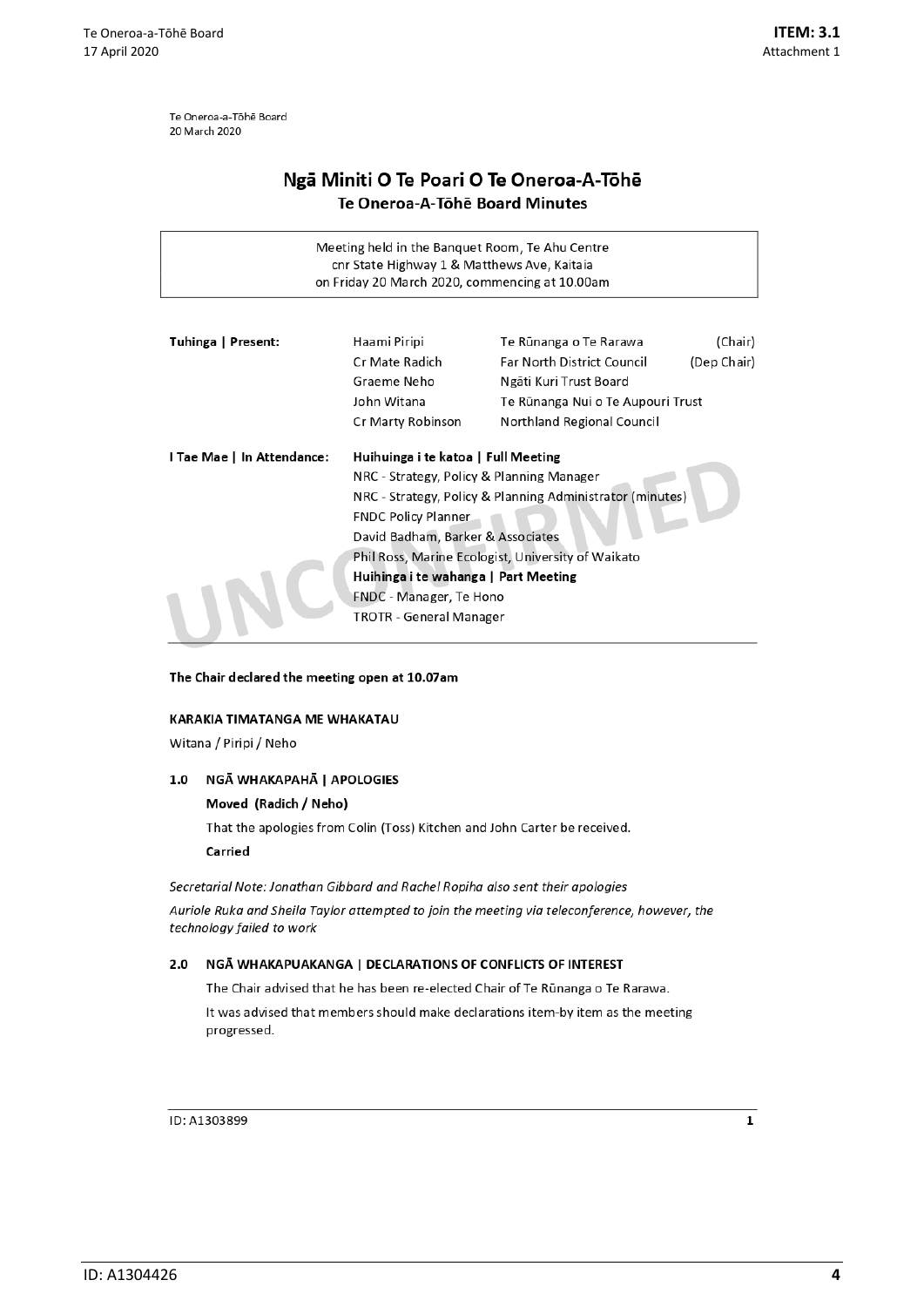Te Oneroa-a-Tōhē Board 20 March 2020

#### $3.0$ **WHAKATURANGA | PRESENTATION**

#### $3.1$ Assessing the impacts of mechanical mussel spat harvesting on the shellfish of Te Oneroa-a-Tōhe

Presentation from Phil Ross, Marine Ecologist, University of Waikato

Provided detailed findings from a recent experiment and information on related upcoming research being conducted

#### 12.04pm - George Riley joined the meeting Robert Akuhata left the meeting

# 4.0 WHAKĀE NGĀ MINITI | CONFIRMATION OF MINUTES

#### 4.1 Confirmation of Minutes

#### ID: A1295601

#### **Report from Rachael King, Board Secretary**

#### Moved (Radich / Witana)

That the minutes of the Te Oneroa-a-Tōhe Board meeting held on 21 February 2020 be confirmed as a true and correct record.

Carried

# 5.0 NGĀ RIMITI | ITEMS

5.1 Financial Report

#### ID: A1295599

#### **Report from Rachael King, Board Secretary**

#### Moved (Neho / Radich)

That the 'Financial Report' by Rachael King, Board Secretary and dated 13 March 2020 be received.

Carried

#### KARAKIA WHAKAMUTANGA

Witana

Meeting closed 12.36pm

ID: A1303899

 $\mathbf 2$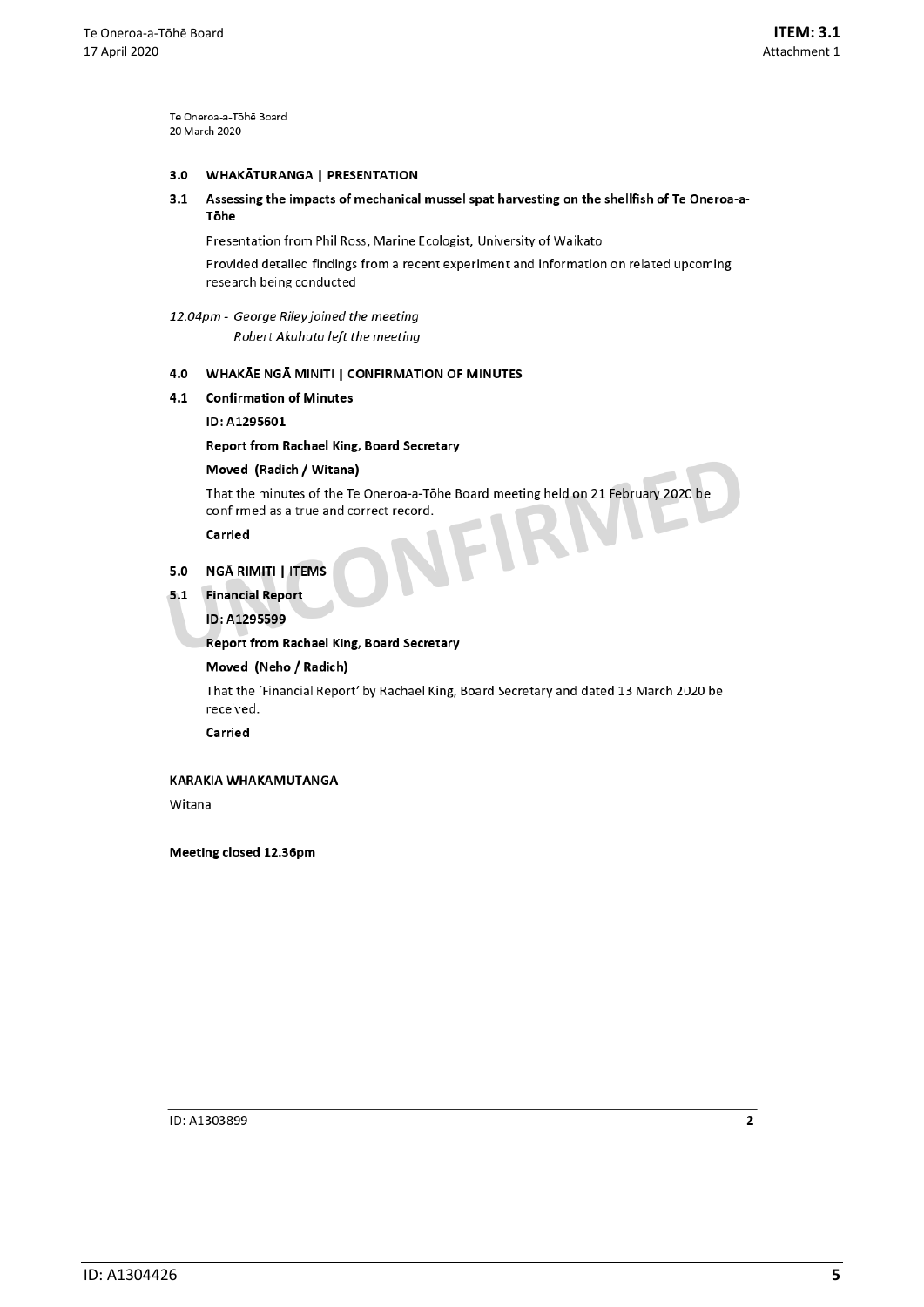# <span id="page-5-0"></span>**TITLE: Funding for Graphic Design of the Beach Management Plan**

**ID:** A1303722

**From:** Ben Lee, Strategic Policy and Planning Manager

# **Whakarāpopototanga | Executive Summary**

Approval of funding for \$8,000 from the Board is sought for the graphic design of the draft Beach Management Plan, the four Reserve Management Plans and the Supporting Document.

Attached is a quote from Level – the same company engaged to develop the Board's branding and that assisted with the summer engagement programme.

# **Tūtohutanga | Recommendations**

- 1. That the report 'Funding for Graphic Design of the Beach Management Plan' by Ben Lee, Strategic Policy and Planning Manager and dated 8 April 2020, be received.
- 2. That the Te Oneroa-a-Tōhē Board approves up to \$8,000 (excluding GST) being made available for the graphic design of the draft Beach Management Plan, the four Reserve Management Plans and the Supporting Document.
- 3. That the Te Oneroa-a-Tōhē Board delegates authority, to approve expenditure approved by the Board in accordance with resolution 2, to Jonathan Gibbard, Group Manager – Strategy, Governance and Engagement of the Northland Regional Council.

# **Considerations**

# **1. Options**

| No. | <b>Option</b>                                    | <b>Advantages</b>                                                                                            | <b>Disadvantages</b>                                                                                              |  |  |  |
|-----|--------------------------------------------------|--------------------------------------------------------------------------------------------------------------|-------------------------------------------------------------------------------------------------------------------|--|--|--|
|     | Approve funding of \$8,000<br>for graphic design | Documents that are visually<br>appealing and meet the<br>brand and formatting<br>guidelines set by the Board | \$8,000 cost to Board                                                                                             |  |  |  |
|     | Don't approve funding of<br>graphic design       | Save \$8,000                                                                                                 | Documents that have no or<br>little visual appeal and do<br>not meet approved brand<br>and formatting guidelines. |  |  |  |

The recommended option is to approve the \$8,000. The Board has the budget and having a visually appealing document is important for engaging people with the documents and to reflect that the documents are a product of the Board

## **2. Significance and engagement**

The decisions do not trigger the significance and engagement policy and therefore the Board is able to make this decision without the need to undertake further public consultation. Further iwi, hapu and wider public engagement will be required as the beach management plan is prepared.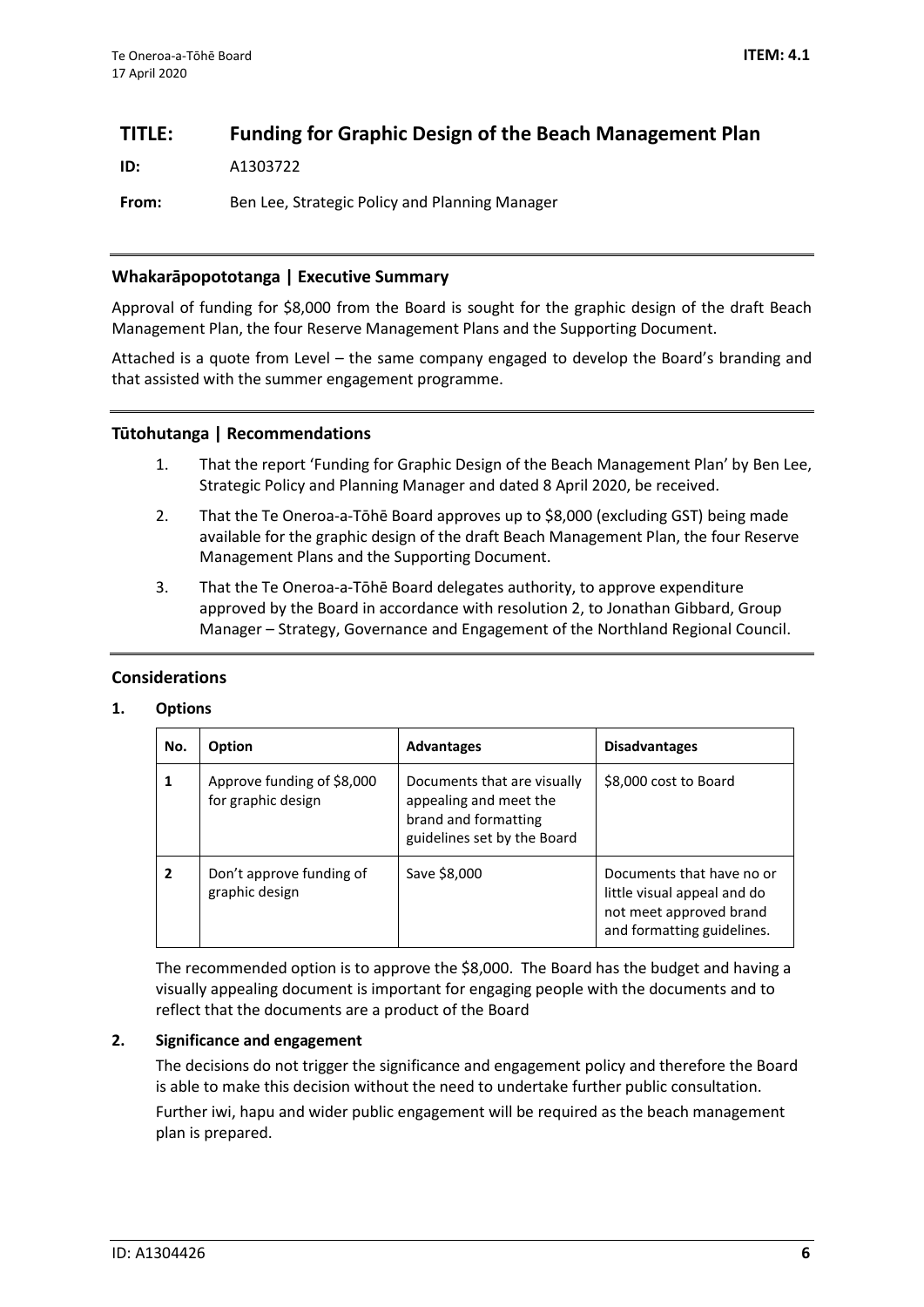# **3. Policy, risk management and legislative compliance**

The decisions listed in this report comply with all policy or legislative requirements and will act to mitigate potential future project risks

### **Other Considerations**

Being a purely administrative matter, Community Views, Māori Impact Statement, Financial Implications and Implementation Issues are not applicable.

# **Ngā tapirihanga | Attachments**

Attachment 1: Level Design Quote - April 2020

# **Authorised by Group Manager**

**Name:** Jonathan Gibbard

**Title:** Group Manager - Strategy, Governance and Engagement

**Date:** 09 April 2020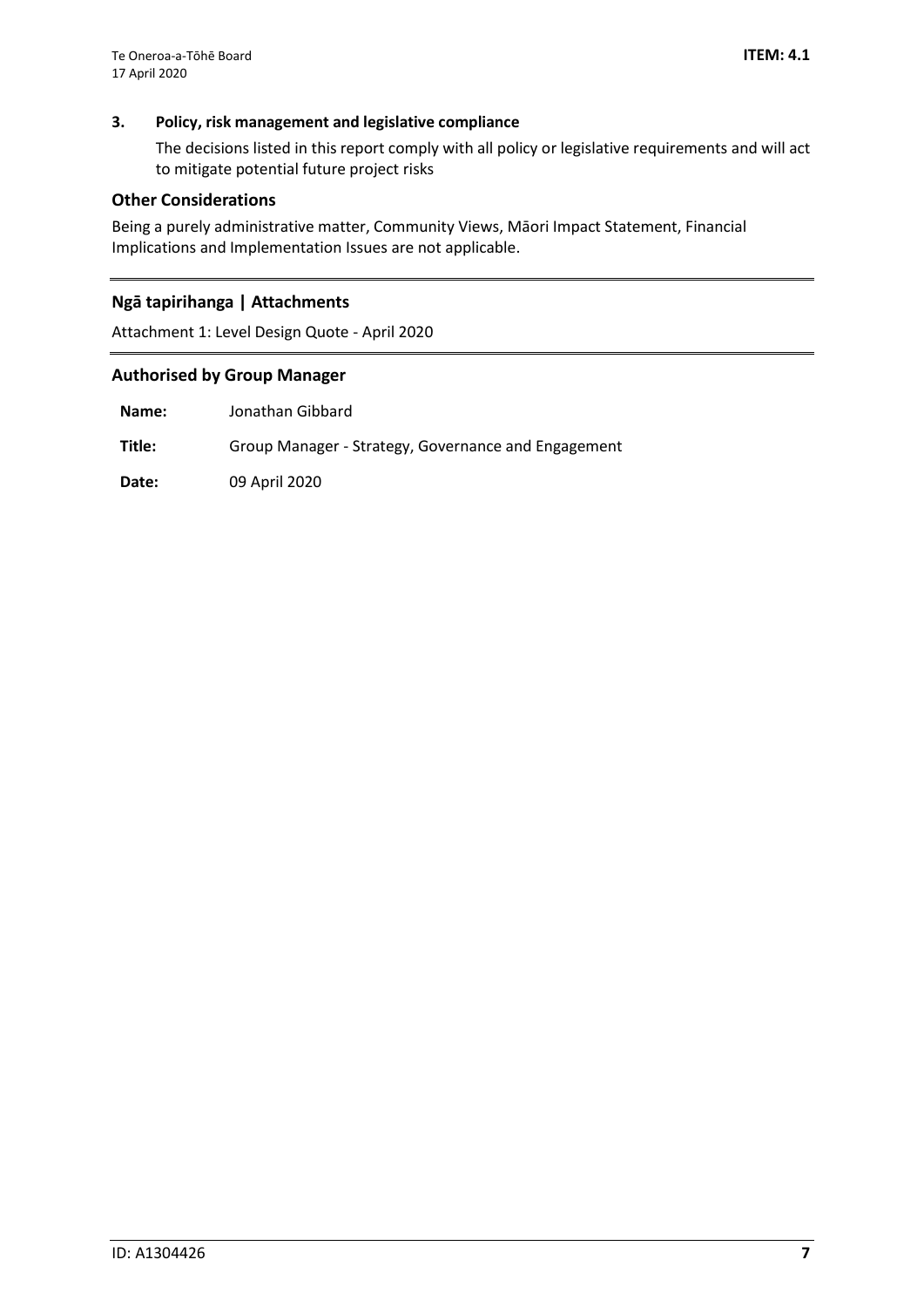# **ZIEVEL**

**Strategy Marketing Design** 

# =1///=\\\=\\\)\\==///=\\\2\\/

# Te Oneroa-a-Tōhē

Resource Management Plan Documentation Design Quote

| <b>BEACH MANAGEMENT PLAN</b>                                                                                                                                                                                                                                                                                                                                                                                                                                                                                                                                                                                                                                                                                                                                                                                                                                                                         |                 |
|------------------------------------------------------------------------------------------------------------------------------------------------------------------------------------------------------------------------------------------------------------------------------------------------------------------------------------------------------------------------------------------------------------------------------------------------------------------------------------------------------------------------------------------------------------------------------------------------------------------------------------------------------------------------------------------------------------------------------------------------------------------------------------------------------------------------------------------------------------------------------------------------------|-----------------|
| Design of 40 page document, including layout and style, with two<br>feedback loops for changes and corrections                                                                                                                                                                                                                                                                                                                                                                                                                                                                                                                                                                                                                                                                                                                                                                                       | \$2000          |
| Development of customised graphic elements as outlined below:<br>Design of customised maps for the plan<br>Design artist's impression of Te Oneroa-a-Tōhē<br>$\overline{\phantom{0}}$<br>Develop graphic depicting the vision and desired outcomes<br>$\overline{\phantom{0}}$<br>Develop graphic to depict the Takapou o Te Oneroa-a-Tōhē and<br>$\overline{\phantom{a}}$<br>how they relate to one another and the overall development of<br>the BMP<br>Develop visual diagram depicting consultation process<br>Develop visual diagram depicting the structure of the document<br>$\overline{\phantom{0}}$<br>Develop visual diagram depicting the notification and hearing<br>process<br>Develop graphic to reflect the monitoring and review priority<br>areas<br>Develop diagram depicting the relationship between the BMP<br>and other legislation, as shown in the Rangitäiki River example | \$1500-\$2000   |
| <b>RESERVE MANAGEMENT PLANS</b>                                                                                                                                                                                                                                                                                                                                                                                                                                                                                                                                                                                                                                                                                                                                                                                                                                                                      |                 |
| Design of document layout and style, with two feedback loops for<br>changes and corrections (per document, based on 20 page documents)                                                                                                                                                                                                                                                                                                                                                                                                                                                                                                                                                                                                                                                                                                                                                               | \$500x4         |
| <b>SUPPORTING EVALUATION DOCUMENT</b>                                                                                                                                                                                                                                                                                                                                                                                                                                                                                                                                                                                                                                                                                                                                                                                                                                                                |                 |
| Design of 30-40 page document layout and style, with two feedback<br>loops for changes and corrections                                                                                                                                                                                                                                                                                                                                                                                                                                                                                                                                                                                                                                                                                                                                                                                               | \$1800          |
| <b>TOTAL</b>                                                                                                                                                                                                                                                                                                                                                                                                                                                                                                                                                                                                                                                                                                                                                                                                                                                                                         | \$7300 - \$7800 |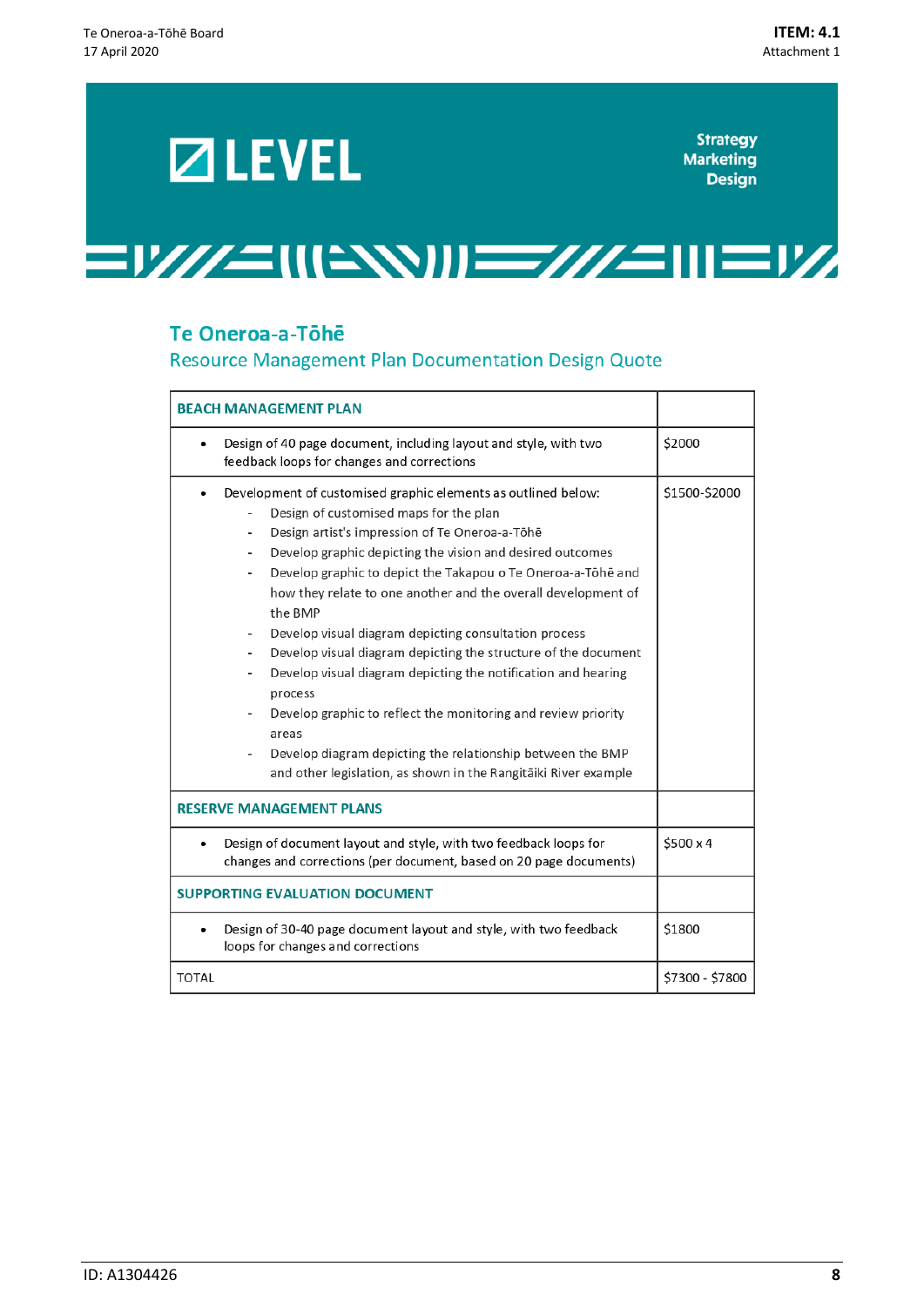# <span id="page-8-0"></span>**TITLE: Financial Report**

**ID:** A1303853

From: Rachael King, Board Secretary

# **Whakarāpopototanga | Executive Summary**

The purpose of this report is to provide the financial statement of the Te Oneroa-a-Tōhe Board for the period ending 31 March 2020.

# **Tūtohutanga | Recommendation**

That the 'Financial Report' by Rachael King, Board Secretary and dated 8 April 2020, be received.

# **Tuhinga | Background**

A detailed Financial Report is provided as Attachment 1.

In summary, to date the Board has expended \$140,468.61 from the following funds:

| <b>Board Operational Fund</b> | \$150,000 | \$109,152.78 remaining |
|-------------------------------|-----------|------------------------|
| 2. Plan Development Fund      | \$250,000 | \$150,378.61 remaining |

# **Ngā tapirihanga | Attachments**

Attachment 1: Financial Report - as at 31 March 2020

## **Authorised by Group Manager**

| Name:  | Jonathan Gibbard                                    |
|--------|-----------------------------------------------------|
| Title: | Group Manager - Strategy, Governance and Engagement |

**Date:** 08 April 2020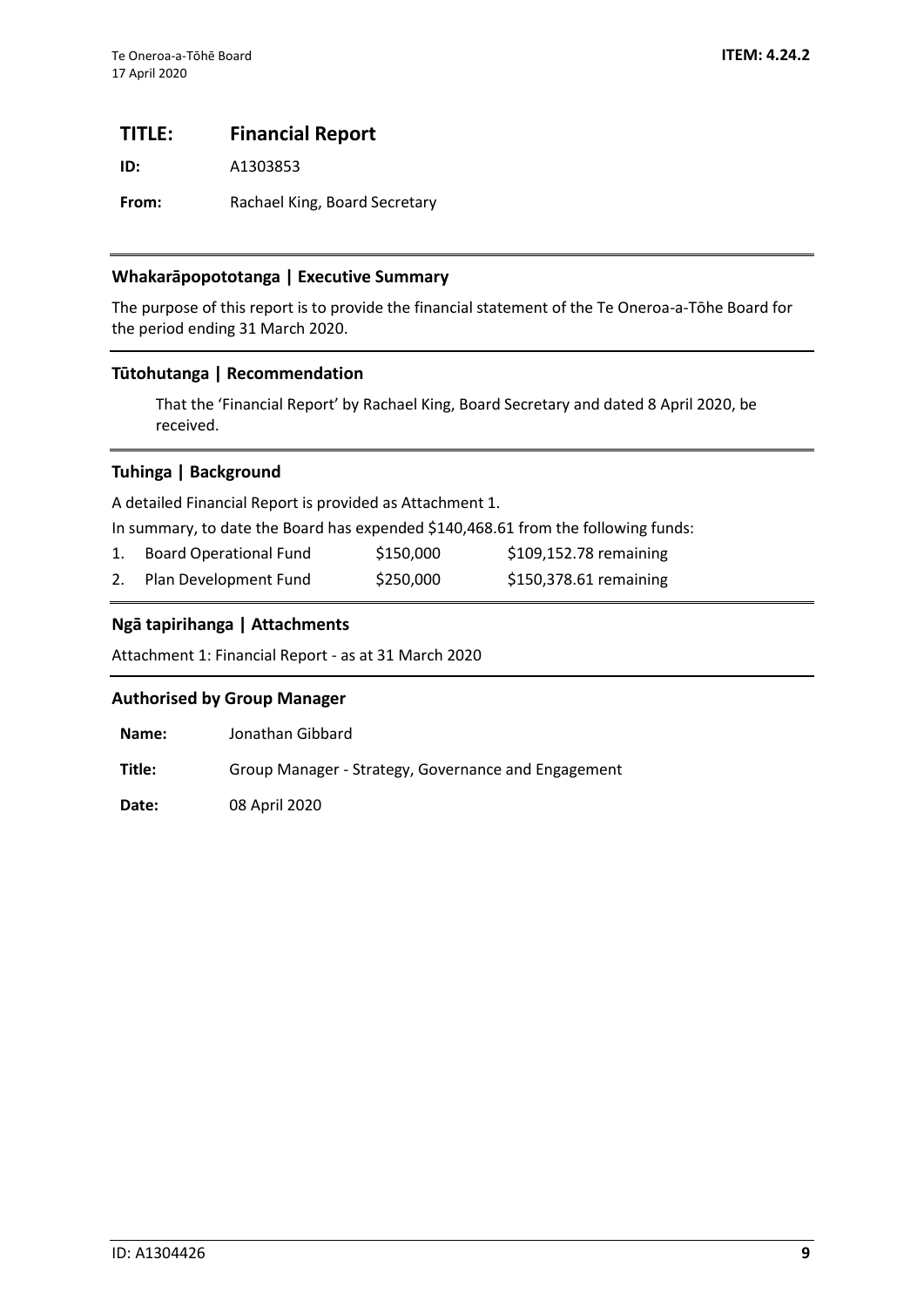|                |                                                                        |        | TOTAL (A/c 00-6259) |                                 | <b>OPERATIONS (CC4701)</b> |                          | PLAN DEVELOPMENT (CC4702)       |        |          |                                 |
|----------------|------------------------------------------------------------------------|--------|---------------------|---------------------------------|----------------------------|--------------------------|---------------------------------|--------|----------|---------------------------------|
| Period         | Actual Income and Expenditure as at 31 March 2020 (NZ\$ GST exclusive) | Income |                     | <b>Expenditure</b> Fund Balance | Income                     |                          | <b>Expenditure</b> Fund Balance | Income |          | <b>Expenditure</b> Fund Balance |
|                | <b>OPENING BALANCE - 1 JULY 2019</b>                                   |        |                     | 329,427.07                      |                            |                          | 120,843.90                      |        |          | 208,583.17                      |
|                | Income                                                                 |        |                     |                                 |                            |                          |                                 |        |          |                                 |
| 1              | Interest July 19                                                       | 459.67 |                     |                                 | 169.35                     |                          |                                 | 290.32 |          |                                 |
| 2              | Interest August 19                                                     | 457.33 |                     |                                 | 166.61                     |                          |                                 | 290.73 |          |                                 |
| 3              | Interest September 19                                                  | 440.24 |                     |                                 | 160.76                     |                          |                                 | 279.48 |          |                                 |
| 4              | Interest October 19                                                    | 436.81 |                     |                                 | 158.33                     |                          |                                 | 278.48 |          |                                 |
| -5             | Interest November 19                                                   | 425.52 |                     |                                 | 150.76                     |                          |                                 | 274.76 |          |                                 |
| 6              | Interest December 19                                                   | 417.55 |                     |                                 | 154.72                     |                          |                                 | 262.83 |          |                                 |
| - 7            | Interest January 20                                                    | 441.32 |                     |                                 | 154.94                     |                          |                                 | 286.38 |          |                                 |
| 8              | Interest February 20                                                   | 401.62 |                     |                                 | 139.83                     |                          |                                 | 261.79 |          |                                 |
| 9              | Interest March 20                                                      | 663.41 |                     |                                 | 261.79                     |                          |                                 | 401.62 |          |                                 |
|                |                                                                        |        |                     | 4,143.46                        |                            |                          | 1,517.07                        |        |          | 2,626.39                        |
|                | Less Payments                                                          |        |                     |                                 |                            |                          |                                 |        |          |                                 |
| $\overline{2}$ | PR 1255 Monthly Aug 2019 Jilla Commitments TOT board                   |        | 550.00              |                                 |                            | 550.00                   |                                 |        |          |                                 |
| 2              | PR 1255 Monthly Aug 2019 Jilla Commitments TOT board                   |        | 360.00              |                                 |                            | 360.00                   |                                 |        |          |                                 |
| 2              | 19-07 Room Hire TOATB Board Meetings Charitab                          |        | 86.96               |                                 |                            | 86.96                    |                                 |        |          |                                 |
| 2              | 19-07 Room Hire TOATB Board Meetings Charitab                          |        | 176.54              |                                 |                            | 176.54                   |                                 |        |          |                                 |
| 2              | 31-07 Air NZ Travelcard                                                |        | 952.00              |                                 |                            | 952.00                   |                                 |        |          |                                 |
| 2              | 31-07 B&A Consultant service                                           |        | 4,608.22            |                                 |                            | $\overline{\phantom{a}}$ |                                 |        | 4,608.22 |                                 |
| 1              | 18-07 BrandStand NZ TOATB 2 Pull up banners                            |        | 1,189.55            |                                 |                            |                          |                                 |        | 1,189.55 |                                 |
| 1              | 11-07 CaldersTOATB Booklets                                            |        | 225.29              |                                 |                            | $\overline{\phantom{a}}$ |                                 |        | 225.29   |                                 |
| 2              | 04-07 TOATB OfficeMax17678829                                          |        | 1,176.70            |                                 |                            | $\overline{\phantom{a}}$ |                                 |        | 1,176.70 |                                 |
| 2              | 22-07 TOATB OfficeMax17742268                                          |        | 30.72               |                                 |                            | $\sim$                   |                                 |        | 30.72    |                                 |
| 2              | 22-07 TOATB OfficeMax17742268                                          |        | 30.72               |                                 |                            | $\sim$                   |                                 |        | 30.72    |                                 |
| 2              | 22-07 TOATB OfficeMax17742268                                          |        | 38.45               |                                 |                            |                          |                                 |        | 38.45    |                                 |
| 2              | 31-07 TOTAB Consultation (Inv # 0732)                                  |        | 104.35              |                                 |                            | $\overline{\phantom{a}}$ |                                 |        | 104.35   |                                 |
| 2              | 20-08 Houhora Big Game food (Inv# 409)                                 |        | 300.00              |                                 |                            | $\overline{\phantom{a}}$ |                                 |        | 300.00   |                                 |
| 3              | <b>TOATB Northland Rentals</b>                                         |        | 517.30              |                                 |                            | 517.30                   |                                 |        |          |                                 |
| 3              | 26.08.2019 TOATB                                                       |        | 850.00              |                                 |                            | $\overline{\phantom{a}}$ |                                 |        | 850.00   |                                 |
| 3              | Catering - TOATB - Feb 2019 Te Ahu Charitab                            |        | 214.37              |                                 |                            |                          |                                 |        | 214.37   |                                 |
| 3              | Room Hire Te Ahu Charitab                                              |        | 86.96               |                                 |                            | $\overline{\phantom{a}}$ |                                 |        | 86.96    |                                 |
| 3              | Catering - TOATB - 22 March 2019 Te Ahu Charitab                       |        | 233.04              |                                 |                            |                          |                                 |        | 233.04   |                                 |
| 3              | Room Hire Te Ahu Charitab                                              |        | 86.96               |                                 |                            | $\sim$                   |                                 |        | 86.96    |                                 |
| 3              | Catering - TOATB - 24 May 2019 Te Ahu Charitab                         |        | 108.70              |                                 |                            | $\sim$                   |                                 |        | 108.70   |                                 |
| 3              | Room Hire Te Ahu Charitab                                              |        | 86.96               |                                 |                            | $\sim$                   |                                 |        | 86.96    |                                 |
| 4              | 30-09 TOATB Haami Pripi flights                                        |        | 1,111.73            |                                 |                            | 1,111.73                 |                                 |        |          |                                 |
| 4              | PR1264 Monthly Oct 2019 jilla Committee TOAT Board                     |        | 2,750.00            |                                 |                            | 2,750.00                 |                                 |        |          |                                 |
| 4              | PR1264 Monthly Oct 2019 jilla Chairman TOAT Board                      |        | 1,440.00            |                                 |                            | 1,440.00                 |                                 |        |          |                                 |
| 4              | PR1264 Monthly Oct 2019 jilla Mileage TOAT Board                       |        | 417.09              |                                 |                            | 417.09                   |                                 |        |          |                                 |
| 4              | 30-09 Consultancy Services                                             |        | 7,427.00            |                                 |                            | $\sim$                   |                                 |        | 7,427.00 |                                 |
| 4              | 30-09 Catering - TOATB - 20 September 2019 Te Ahu Charitab             |        | 130.44              |                                 |                            | $\sim$                   |                                 |        | 130.44   |                                 |
| 4              | 30-09 Room Hire Te Ahu Charitab                                        |        | 86.40               |                                 |                            | $\sim$                   |                                 |        | 86.40    |                                 |
| 5              | 31.08 B&A Consutant Recharge                                           |        | 3,569.57            |                                 |                            | $\overline{\phantom{a}}$ |                                 |        | 3,569.57 |                                 |
| 5              | 11.07.2019 TOARB Consultation Print 282021                             |        | 225.29              |                                 |                            | $\sim$                   |                                 |        | 225.29   |                                 |
| 5              | Catering Te Ahu Charitab                                               |        | 160.87              |                                 |                            | $\sim$                   |                                 |        | 160.87   |                                 |
| 5              | Room Hire Te Ahu Charitab                                              |        | 86.96               |                                 |                            | $\sim$                   |                                 |        | 86.96    |                                 |